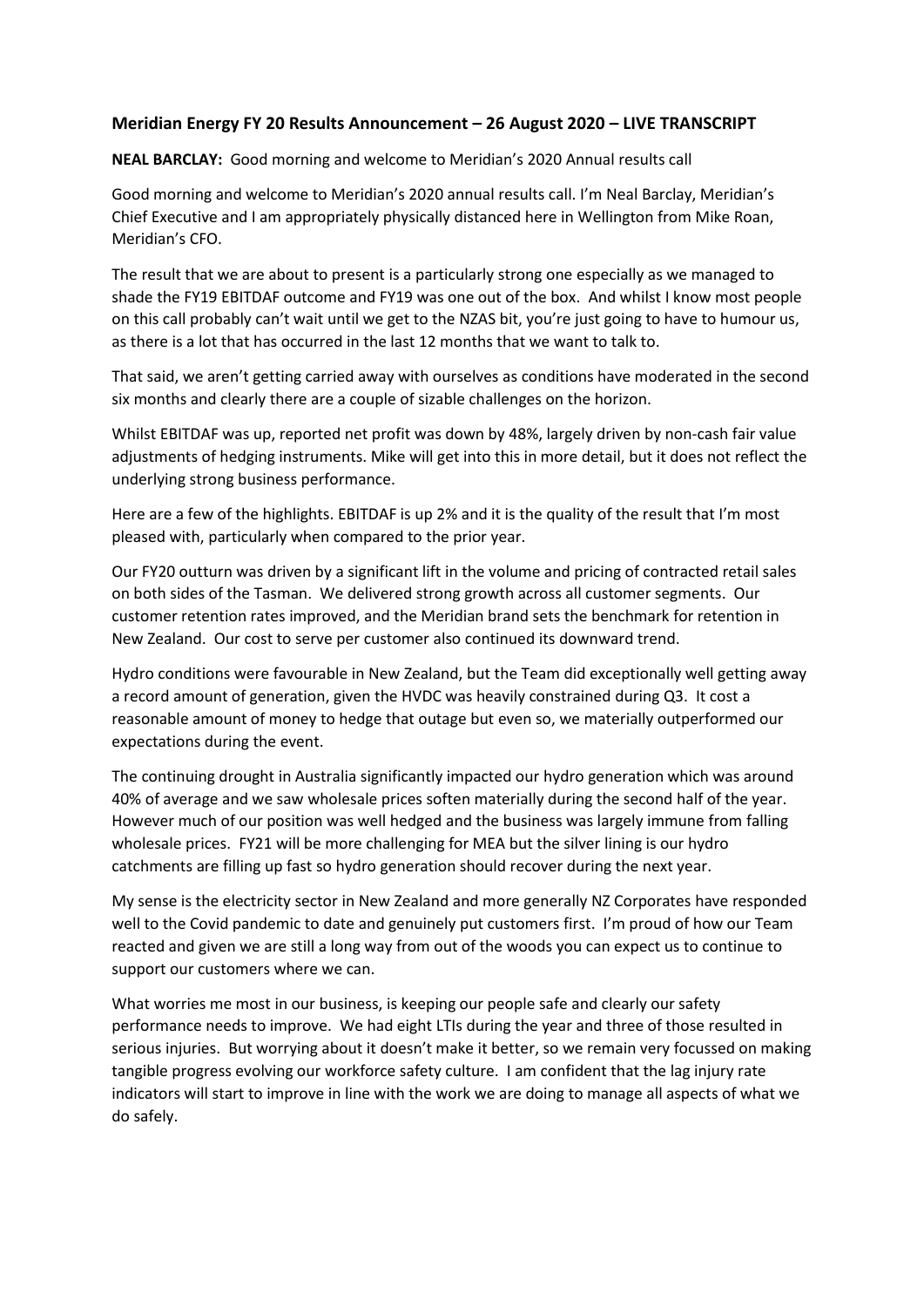Like most Kiwi and Aussie businesses, escalation of COVID alert levels forced us to quickly find new ways of working, while continuing to deliver essential services to customers who themselves are facing significant disruption. The response of our people was awesome frankly and I couldn't have been proud of them. Mental wellness will continue to be a focus for us, and I'd like to acknowledge our Team in Melbourne who have been working from home since March and continue to do a great job.

Some of our gender balance targets remain stubbornly hard to shift and we are disappointed not yet to achieve our target of 40% of women in senior leadership roles. We need to do better but I'd love to get investors out to some of our generations sites as we have some awesome women leaders now working in what have traditionally been male dominated teams.

Retaining skilled, engaged staff must be a key goal for every business and so we are committed to the NZ Skills Pledge. This will bring further investment in technology and training to help better futureproof our workforce.

Lastly, as you can see from the chart the Meridian Team remain well engaged with our business, our customers and our purpose.

While our strategic direction is largely unchanged and hopefully familiar to you. Obviously, responses to COVID and NZAS exit are now part of our future. Over the next few slides, I will cover off some highlights and some of the challenges in front of us.

We remain absolutely committed to demonstrating sustainability leadership and to our purpose of Clean Energy for a Fairer and Healthier World. Operationally we have many more runs on the board in terms of our emissions footprint, climate and carbon reporting and we have achieved changes in the certification of our financing and customer propositions.

At a more strategic level, debate on the merits and consequences of pursuing a 100% renewable electricity grid continues. We concur with virtually every study done that the current industry settings and pure economic fundamentals will deliver a largely renewable electricity system within the next 10 to 15 year. Eeking out the remaining 5 or so % of gas firming, will likely drive up the cost of electricity and reduce the incentive to electrify transport and industrial heat and that is where the real decarbonisation opportunity lies. Our strong view is government policy initiatives should focus on stimulating demand for electricity not supply.

I'd also suggest that a strong transmission grid is the single largest enabler of generation competition, renewables growth and ultimately lower prices to consumers. So, policies that support Transpower to continue to sensibly enhance the grid are also very important.

I joined this industry in late 2008 and since that time, collectively, the sector has delivered a more secure and more renewable electricity system. And most importantly, Kiwi's are paying less in real terms for electricity, than they did back then.

But energy hardship remains a real issue for many New Zealand households. COVID has in some cases exacerbated that as well as negatively impacting the cashflow and viability of many businesses.

We have responded by providing a greater level of support for our customers. As you will know, in 2018 we stopped clawing back PPD from customers who were late paying and during the pandemic, we have offered customers individualised payment solutions, we created a targeted credit fund for customers in real need, we implemented a blanket 'no disconnections' policy for Covid related debt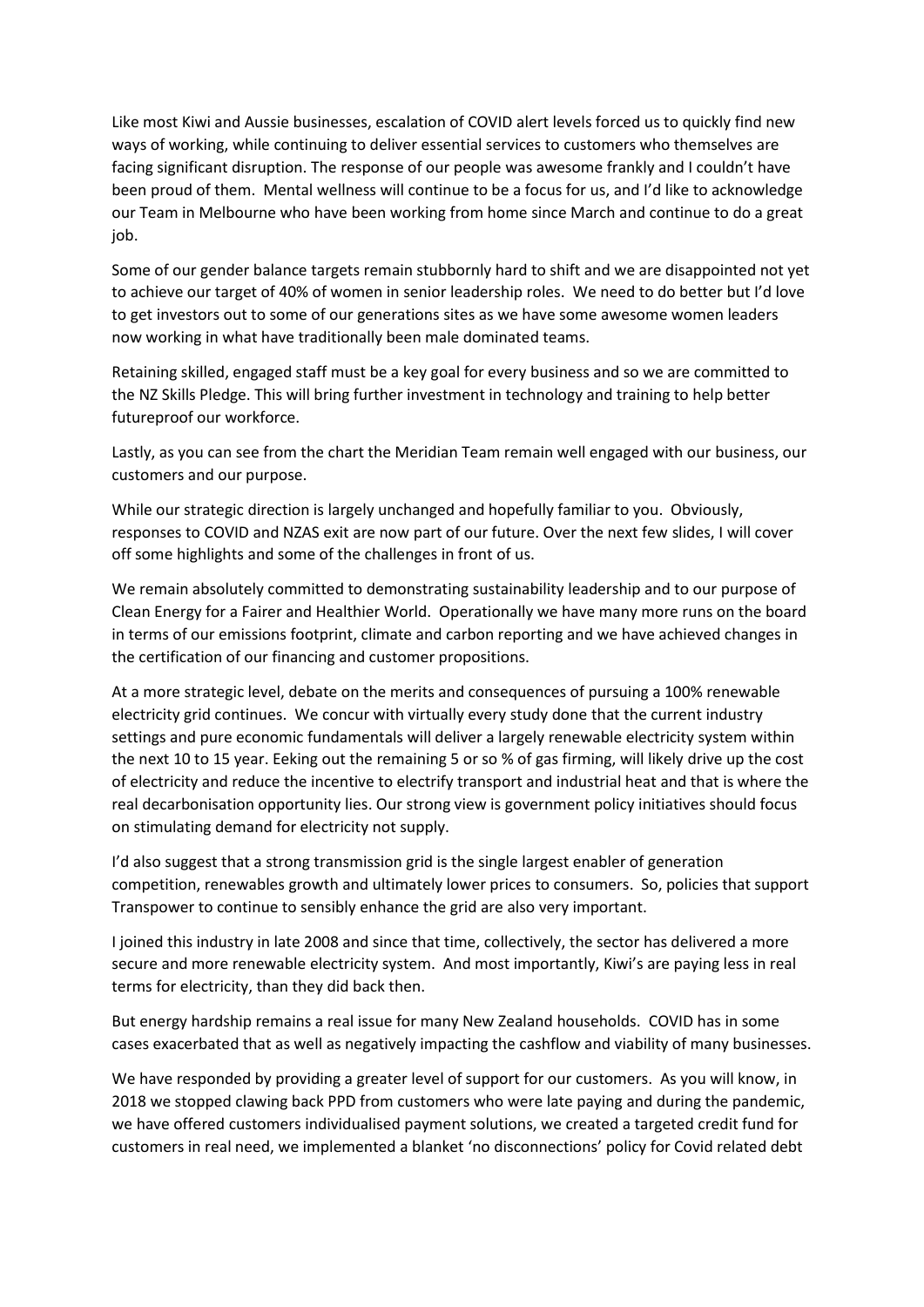and we suspended late payment fees. There is a cost to this, and we are carrying a higher level of debt provision as a result, but it remains the right thing to do.

We also wanted to do more to help families facing hardship, so we matched the \$1M donation other generous kiwis made to KidsCan. With that additional money Kidscan are able to give children in hardship a handup and the best chance of an education, and hopefully help break the cycle of poverty.

We've shown support for our suppliers by shortening up our payment cycle to help support their cash flows.

And in recognition of the new challenges our staff faced during lockdown, we supported them with a working from home allowance.

As I said earlier, I'm proud of how our team have responded and more generally I think New Zealand businesses are playing their part where they can.

There was enough pre COVID organic demand growth to offset the short and dramatic hit to demand that came during the L4 lockdown. But it is difficult to get any kind of gauge on future demand, given the uncertain economic outlook ahead and the future exit of 5,000GWh of NZAS load from the system.

It is interesting to note that the sharp drop in demand during Alert L4 is of a similar quantum to what we expect to happen when NZAS closes.

To have a final TPM decision now in place is a welcome last milestone in a very long process. The Electricity Authority's estimates show Meridian's likely future cost reductions. However, it is worth noting these cost levels assume NZAS remains as a market participant. With their exit, we expect our share of HVDC costs to be higher than this FY24 estimate, but it is difficult to ascertain by how much at this stage.

On the negative side of the regulatory ledger, it is fair to say we were blindsided by the Authority's preliminary decision of an undesirable trading situation, relating to unprecedented flood events of December 2019.

Our focus at the time was on managing an enormous amount of floodwater through our catchments. It's not readily appreciated how well hydro generators do this. For a comparison you can look at the flood damage that occurred on the uncontrolled Rangitata River during December, which included nine of Transpower's pylons being wiped out.

The true level of avoidable spill during the flood is in the margin of error and the customer impacts are small. Clearly a few parties who speculate on FTRs and take exposure to the spot market missed an opportunity to profit during this time, but given prices throughout December were on average the lowest for the calendar year, it is hard to see how anyone can credibly claim to have been materially out of pocket.

At a technical level we believe the basis for the decision is incorrect as nothing occurred that is outside the past observed normal operation of the market. The preliminary decision also contradicts decisions made by the Authority in previous investigations and effectively re writes the rules for what defines a UTS including a new test that "prices need to be what the Authority would expect to see". Which is a very low bar.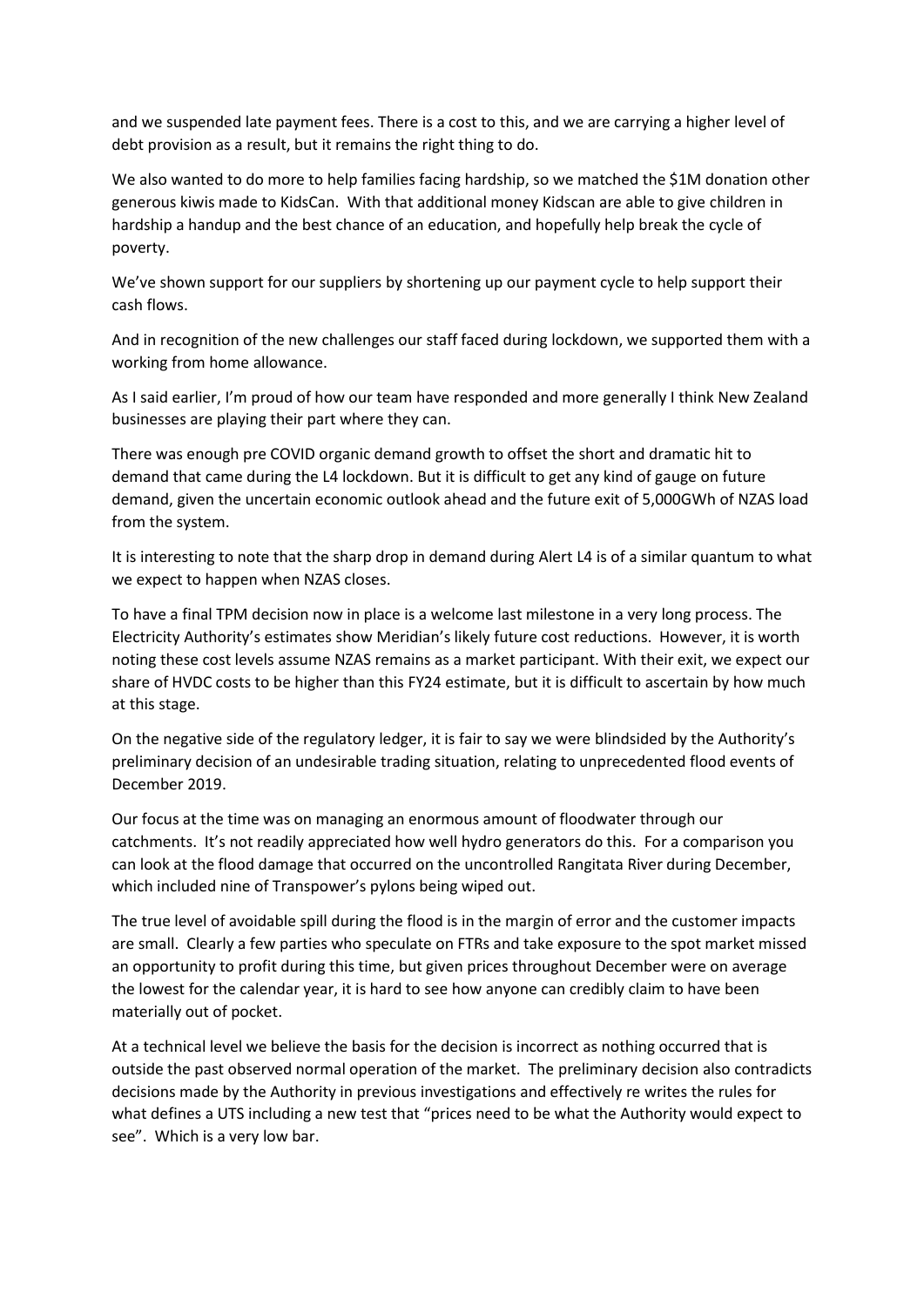Clearly, we don't think this is the Authority's best work, but we acknowledge there is a wide range of views on the matter. And we also believe that the Electricity Authority is a capable and constructive regulator, so being at odds with them on such an important issue is not where we want to be.

We would prefer to work with the Authority to find a sustainable solution and we believe that should involve using the code reform process, supported by consultation and appropriate cost benefit analysis to establish the need for change and how to best implement any change.

These views have gone into our submission to the Authority and we will see later this year what the final decision is.

On a much more positive note, the coalition government's climate programme is moving forward with the strengthening of the ETS. Caps, containment and industrial allocation phasedown will result in stronger price signals and that will enable more efficient investment decisions in emissions reduction. New Zealand has plentiful renewable electricity resources available to support this country's decarbonisation and I applaud the government's climate change response.

Also, it was great to see the Government's water reform programme, to improve water quality, sensibly recognises the role New Zealand's large hydro schemes will play in a better future for this country.

These reforms also put the concept of Te Mana o te wai (the mana of water) as the central concept of future water planning. The perspectives and value of iwi will be rightfully more important than in previous resource management processes.

And so to NZAS. To be clear, we are working to an August 2021 smelter closure date. There is dialog with Rio Tinto on a possible staged exit and I believe they are having further discussions with Government in relation to transmission costs. But I don't have anything further to provide on that currently.

Last month we outlined the steps we will take to respond to their exit. The list of potential mitigations is growing, and we are getting traction in some key areas.

Most importantly, Transpower have confirmed a May 2022 or earlier completion of the Clutha Upper Waitaki Lines Project. This project will allow all of the energy from the Manapouri and Clutha schemes to be exportable from the Lower South Island by at most nine months after the smelter's scheduled closure, and possibly even sooner.

In potential partnership with both Contact and Transpower, we are moving forward on our North Island battery development that will then further increase the economic capacity on the HVDC and allow export of more of the energy to the North Island.

We've taken the decision to defer the build of our Harapaki windfarm in Hawkes Bay. The project itself is shovel ready and economically viable, even with the smelter's hard closure scenario playing out. So, we will review the build decision as the uncertainty around the smelter exit starts to dissipate, but Spring 2021 would be the earliest possible commencement date.

Whilst we cannot save our way out of the near-term revenue reduction from the smelter exit, it does create the opportunity and imperative to further optimise the business cost structure. And in light of the likelihood of restricted Manapouri generation between August 2021 and May 2022, we are reprioritising asset management work which will lead to some near-term cost savings.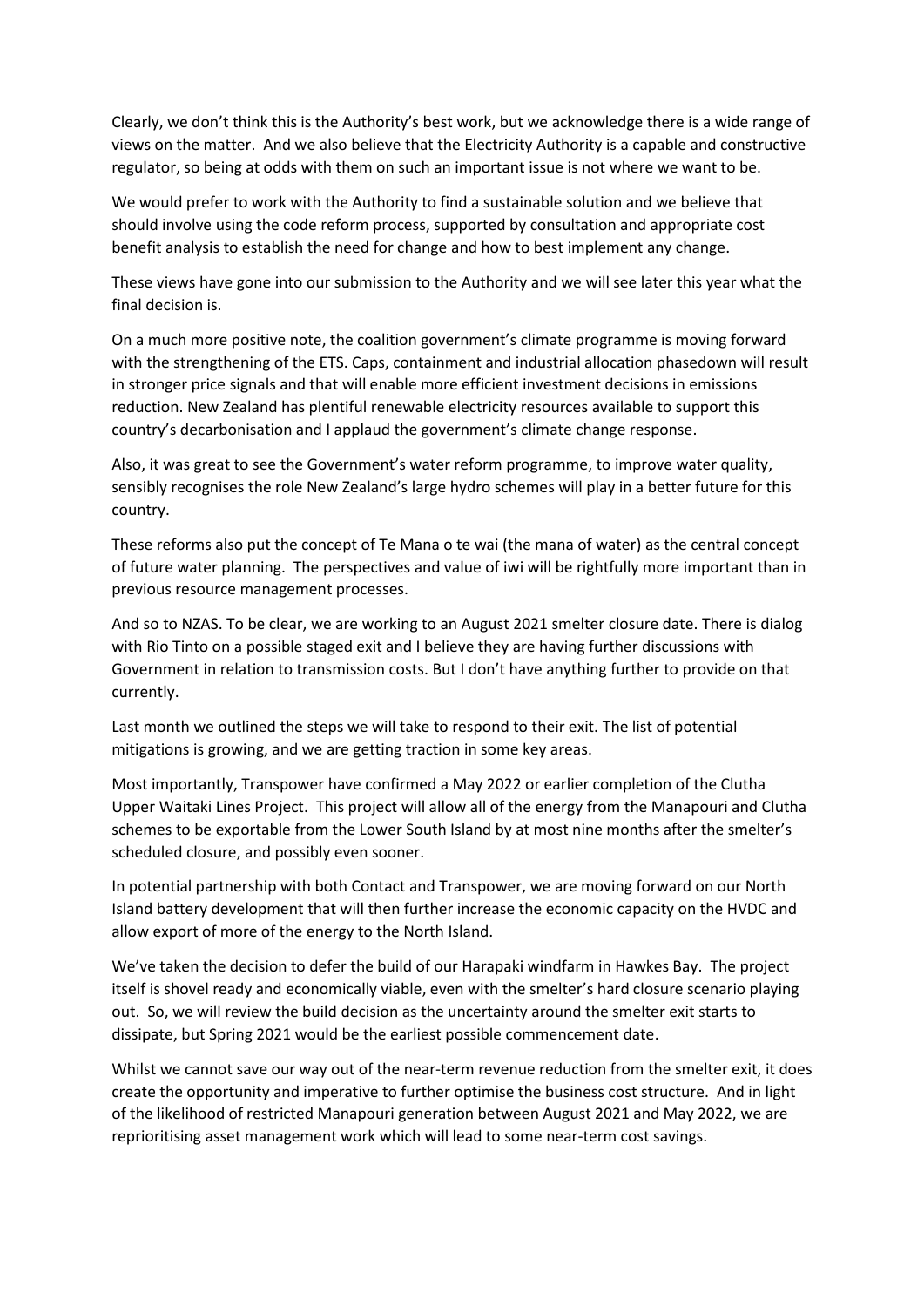We are also fielding plenty of enquiries from parties who would like to establish alternate industries and take advantage of the renewable electricity available in the South Island. Some of these parties are very credible but any development is likely to be around three to five years away, so we are not relying on it as part of our immediate portfolio response.

Continuing the momentum we have established over the last two years growing our retail business is also a key mitigation measure. I've read some industry analysts calling out concerns around heightened retail price competition emerging. I think that is just the nature of the competitive market we operate in.

We've also noted comments made by the other large generators about how things may play out after an NZAS exit. It's clear we've got slightly different views on the risks and opportunities that our respective businesses face. And that's not too surprising.

From our perspective there are many moving parts and the worst of the news is certainly now out there. But I'd make the following overall observations:

Transmission is the enabler of competition and must be prioritised. Being a long generator in a market with excess supply is not likely to be a winning strategy. Hence you can expect Meridian's mitigations will focus on bringing our position into balance. In this regard helping to facilitate new load in the South Island, hands down, is the most valuable play for our business - followed by growth in retail market share.

Large volume inter generator deals have a part to play as they enable parties to better manage their risks through the changes ahead. But I would not expect them to have any real bearing on the economic fundamentals that will drive generation retirement and new development decisions.

In summary, an NZAS exit was not something we would have chosen, but at the same time it was kind of inevitable. In the mid to longer term we are in the unique position of holding a 5,000GWh renewable energy advantage and I am confident we will execute on our mitigation strategies and build an even more resilient business.

During the year we worked out how to gain access to the full consented range of Lake Pukaki. I know we have talked about it on a couple of investors calls previously but for completeness I wanted to touch on this again because it was a very successful initiative delivered by our hydro team during the year.

In simple terms we now have access to another 367GWh of fuel. That's the equivalent to a new medium sized wind farm for around \$15m.

The additional GWhs also create greater flexibility to balance out storage and production, particularly where there are constraints on the HVDC. We have modelled that in the order of \$10- \$15M p.a. of energy margin uplift.

The next 5 slides provide an update on Meridian's operating units.

Our Customer Team's performance during the last year was awesome. We added over 1,100GWh of contract load in FY20 at improved average prices.

Brand strength, service accuracy, higher retention rates and reducing cost to serve have all supported growth across all customer segments, something we have continued to see during July and August.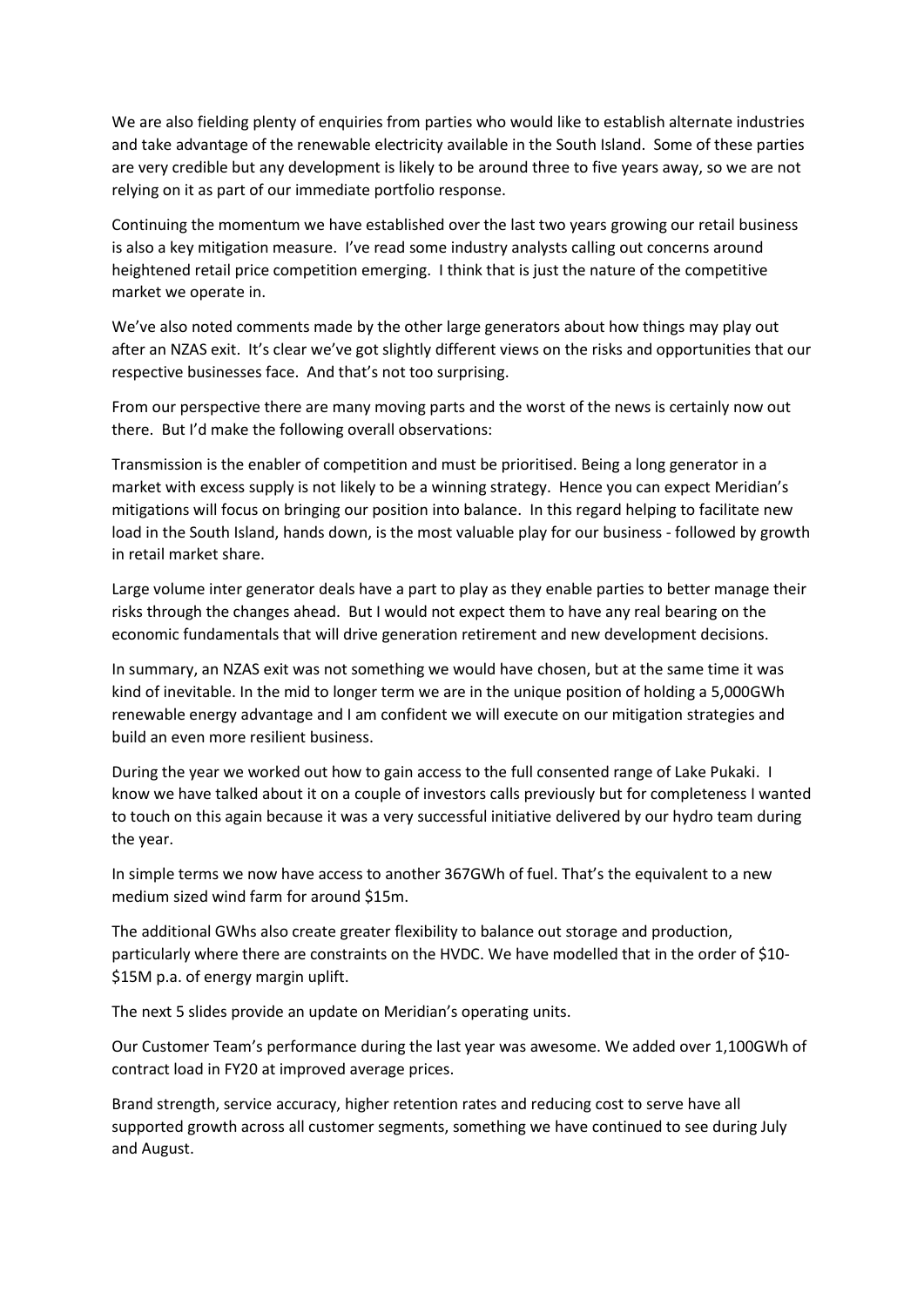As I said earlier, maintaining this momentum is massively valuable going into a future without NZAS. But we are also very aware that the competition isn't going away, so we'll need to get appreciably better to continue to win.

We hit record generation in New Zealand – in both wind and hydro. And whilst we enjoyed above average hydro inflows, the Wind Team managed to lift wind farm availability and our Wholesale crew navigated the significant period of interruption to the HVDC flows. So, I think on balance, we got the very most we could have out of the generation fleet this last year.

The strong generation volumes obviously helped offset the expected softening in wholesale prices, which saw our average generation price fall 28% in the year.

The forward curve suggests the gas scarcity that has led to elevated prices over the last couple of years is going to be overtaken by the likelihood of NZAS closing next year. A period of soft wholesale prices is probably inevitable.

Like in New Zealand our Powershop Teams in Melbourne and Masterton continued to deliver the goods. Electricity customers and sales volumes are up around 24% and our carbon neutral Victorian gas offer is gaining real momentum.

Our retail margins remain solid, but headline prices have fallen in line with wholesale price reductions.

The Australian market isn't without its COVID impacts either. Lower industry churn rates have slowed our acquisitions in recent months. We've also boosted our doubtful debt provisions significantly.

We still see plenty of upside growth potential for Powershop in Australia.

The now familiar NSW drought conditions persisted through FY20. However, in what is hopefully something of a circuit breaker, storage is improving quickly, and we are now have the novelty of near seasonal average storage.

Generation prices were well off during the year with record domestic gas production and less LNG exports ultimately driving lower electricity prices. Our Team got ahead of the softening market and hedged a large proportion of our generation to both Black and Green prices but the outlook for FY21 will be certainly be more challenging.

However, over the medium to long term the trading conditions still look favourable as Australia comes to grips with their decarbonisation challenge and as the aging coal fired generation fleet marches toward their inevitable retirement.

So, we continue to actively seek generation development and firming options to support our planned growth of Powershop. Most recently, we completed feasibility work on the 130MW Rangoon wind farm development option and we have made good progress on a firming battery option, adjacent to our Hume hydro station.

Mike will talk to the project to migrate the Meridian customers to the Flux platform shortly. I'll just make some overarching comments. It is taking longer than we expected and will cost more but not to a material degree. Most importantly we are still confident in the benefits that drove the business case and we've migrated over 100,000 customers now with very little fuss.

Flux's continuing relationship with Powershop UK is uncertain though. Powershop UK are owned by npower and npower has now completed its merger with E.ON. Both npower and E.ON have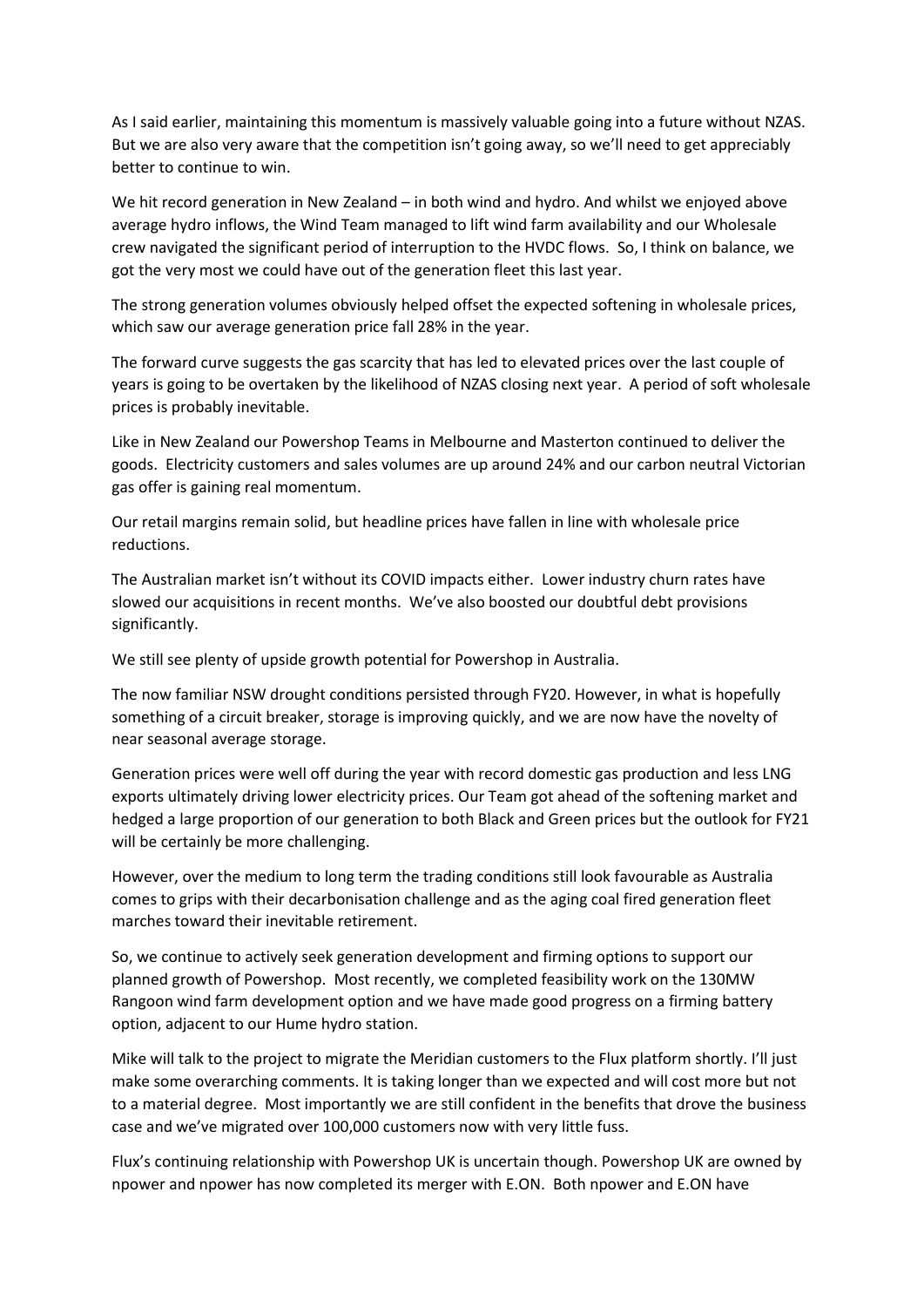announced their intention to move their customers to the Kraken platform (owned by Octopus Energy), but as yet there is no decision about the Powershop UK customers.

So on that not so cheery but also not too surprising note, I'll now hand over to Mike to talk to the Financials in more depth before I round up at the end. Thanks Mike.

**MIKE ROAN:** Thanks Neal, we have just had another tremendous year.

And the results that I will talk to in a minute are driven by a very talented and committed team in New Zealand and Australia that not only delivers in the current environment but has been testing how it might overcome the set of challenges that closure of the Tiwai aluminium smelter might bring.

So alongside taking pride in the outcomes from FY20, if that plays out the team is looking forward to proving to you, our shareholders, that we can create more value than we would have, had it stayed.

Time will tell whether the smelter does go of course but competition is a wonderful thing and there is plenty of value to unlock looking forward. But back to the year that was.

As you all know, the financials were solid. While accounting measures like Net Profit After Tax were well off last years run rate, non-cash items drove that reduction and we tend to look at EBITDAF as both a comparative measure across energy businesses and across time.

And the small lift in EBITDAF this year to \$854m is very satisfying.

If I dive into that figure a little, and as I stated during our interim announcement, this outcome was driven by outstanding execution in NZ, where EBITDAF lifted by \$20m, while Meridian Energy Australia more than held its own as the team there lifted EBITDAF by \$2m .

The reduction in transmission expense in NZ that started to flow through in April didn't hurt either but our increased costs, while being well signalled, brought us back a touch. All in all, and as I say very satisfying.

Alongside EBITDAF, I tend to look to operating cashflows as my measure of underlying performance. And here again, we had another strong year with net cash from operations at \$605 million. If I compare this to operating cashflow from two years ago, it is up a whopping 42% or \$178 million. That said, it is \$30m lower than last year but largely because cash tax was \$43m higher in FY20.

And this strong cashflow is crucial, not only given the change coming at us, but also as it has helped maintain a strong balance sheet while letting us support our people, customers and suppliers during the first lockdown due to COVID. It also meant that financing needs were well down on last year, even as we lifted the ordinary dividend.

As a result, net debt only lifted \$52 million over the year and the key S&P ratios that support our BBB+ credit rating, "net debt/EBITDAF" and "EBITDAF Interest Cover", at 1.8 and 10.3 times respectively, did not move substantially during the year.

Which is a perfect segue to dividend flow.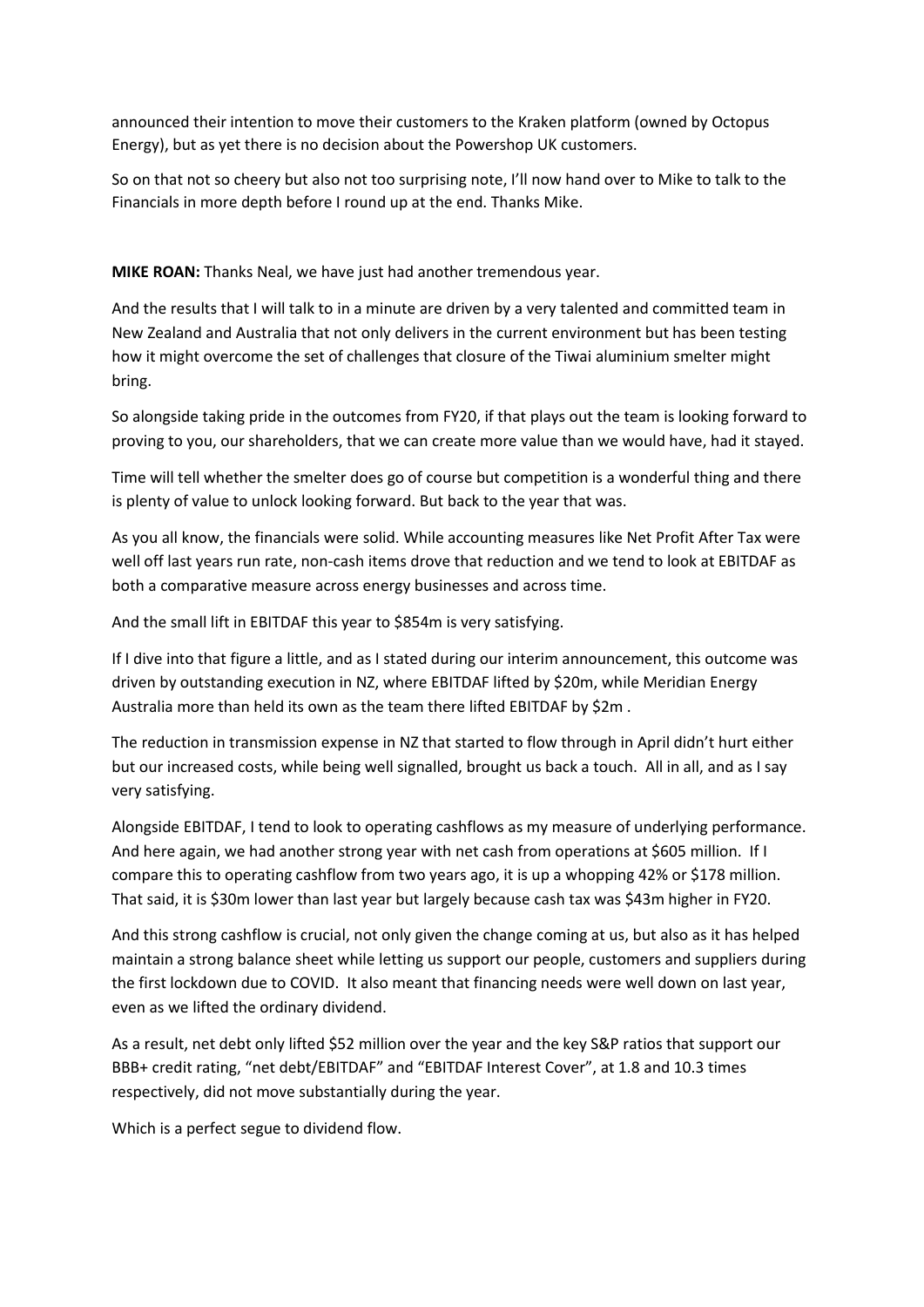On July 10 we announced the cessation of the capital management program so that does not factor into the conversation today. However, given the strong year, and our healthy cash flow and balance sheet, we have decided on a final ordinary dividend of 11.20 cps.

This means the total dividend for FY20 is 19.34 cps.

While this represents a fall of 9% on last year, that fall is driven by the cessation of the capital management program. With this in mind, the lift in ordinary dividend of 3% is pleasing.

And to save on valuable question time, we recognise that there is uncertainty about future earnings and cashflows of the business, but we won't be moving away from our policy of not providing earnings and dividend guidance today.

So on to NZ performance. As you may recall we had a strong first half year in NZ. The best first half ever in fact.

While the second half wasn't as strong, the teams navigated a three-month HVDC outage expertly and without fuss (as I suggested they would), COVID and towards the end of the year, the beginnings of a drought that has extended into August.

At the same time, I can categorically say that we have a Customer business with strong momentum. In Neal's earlier slide you would have seen that customer numbers, volumes and prices were all up on 2019. Here you can see how that momentum translated into value.

Contract sales across our customer segment lifted by \$142 million year on year and that in turn delivered an \$18 million lift in Energy Margin for the Customer team. At the same time, strong generation volumes supported higher wholesale derivative sales but as prices fell year on year, the value of those derivative sales fell by \$17 million.

The wholesale team also did a stellar job of managing risk during the 3 month HVDC outage where they bought over 500GWh of derivatives and 150MW of FTRs over the past four years to make sure our position remained sound. And these hedges contributed to the \$43m lift in the cost of derivative purchases.

I won't focus on COVID specifically as while it did have a material impact on electricity consumption in April, the effect was shorter and smaller than expected. Overall, NZ Energy Margin lifted by \$14 million.

That may not sound like much and it is down from the H1 uplift of \$76m but I can tell you that retailing and wholesaling electricity is very competitive and improving results takes considerable coordination, discipline and grit. So both teams have done a tremendous job.

And while we are on NZ, as you know we are contesting the Electricity Authority's preliminary findings that there was a UTS in December 2019. While we do this, we have booked a \$5 million provision in case the regulator maintains its position. We do not believe that would be the right outcome of course, so time will tell whether this is a reasonable call to make or not.

Moving on. As you can see from the graph, the customer story in Australia is similar, strong retail performance with electricity and gas customer numbers and contracted sales lifting. The wholesale story is similar too, with wholesale prices falling materially during the year.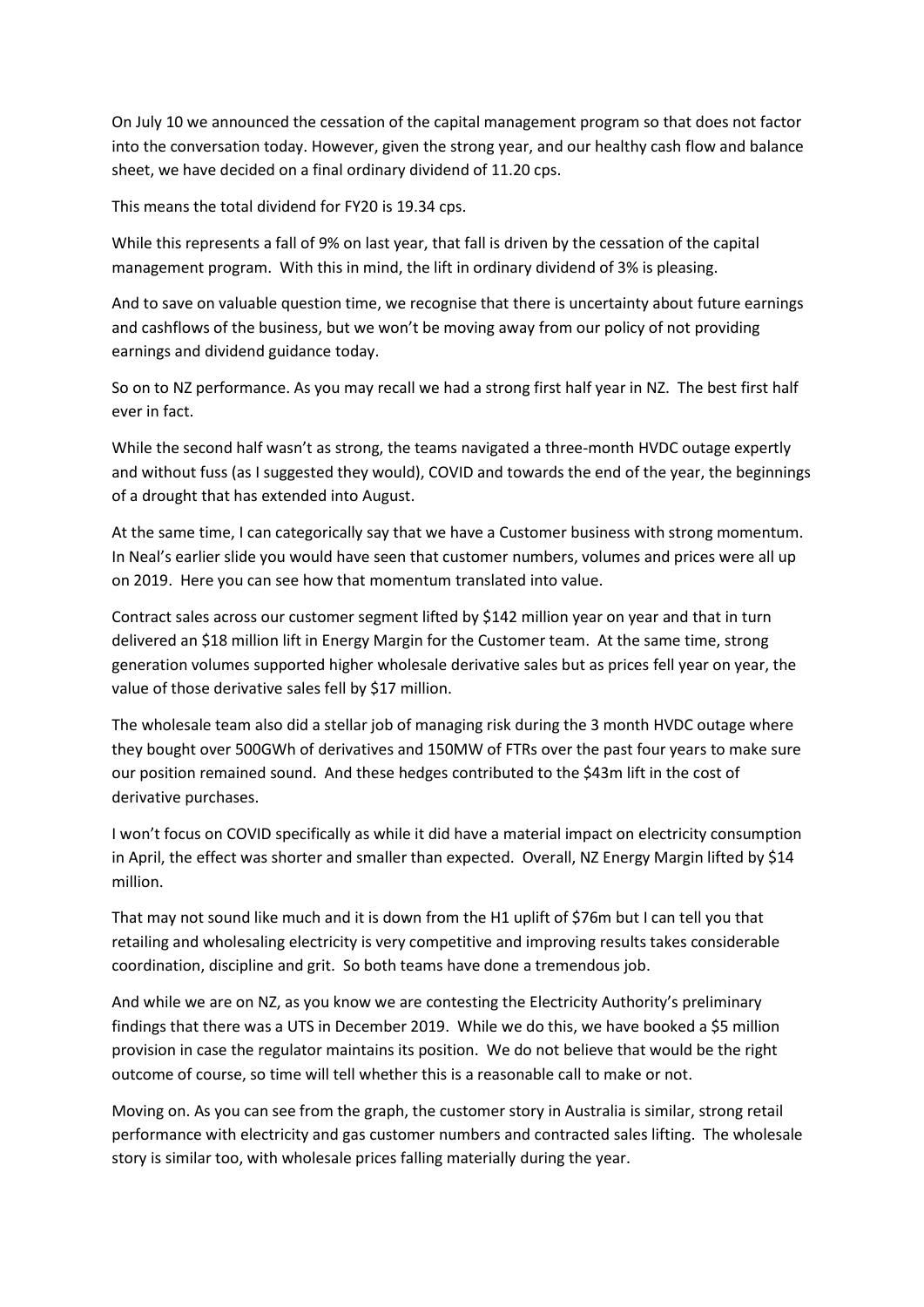It can be a bit tough to pick this apart from this side of the ditch but the volume growth across both electricity and gas businesses drove the \$29 million lift in contracted sales shown here whereas the price falls held this lift in check. And while wholesale prices did fall materially, with VIC FY20 futures trading \$110MWh in November 2019 but falling to \$73MWh by June, as can be seen the position was well hedged and those derivatives added \$9m to the teams result.

We also had a significant benefit from having hedged our LGC sales, which settled in February, at much higher prices. We gained A\$14m from this but unfortunately that gain will not be repeated in FY21.

At the same time, Meridian Australia's retail electricity prices, net of distribution, fell by 8% over the year. And the reason they fell, is that there are two regulated price frameworks in Australia, one for Victoria, Victoria Default Offer or VDO, and another for the rest of the National Electricity Market, Default Market Offer or DMO. As wholesale prices fall, both VDO and DMO track with them and as customers can access VDO and DMO offers from retailers, all prices tend to fall or rise alongside those frameworks. While I won't do the calculations justice here, both use wholesale prices as a component of their calculations, and therefore they both fell and retail prices went with them.

And before someone says we should deploy this here, there are plenty of pitfalls in both and given volatility in underlying wholesale prices in NZ, I doubt customers here would accept the price swings that would bring.

At the same time, the Australian drought that I talked about this time last year, continued. For the full 12 months of FY20, the Green State hydro assets only produced 113GWh, down from 203GWh the previous year and a full 175GWh off their average generation levels.

The good news is that while the above dynamics were in play, Meridian Energy Australia managed to lift its Energy Margin contribution by \$4 million. This is a solid outcome, given at Interims the team was down \$1 million on last year and I noted that should the drought extend, our second half performance might be challenged.

As we sit here today, there is some further good news, in that the drought has broken and hydro storage lakes are filling nicely. But this is tempered by the fact that wholesale prices remain low. So, the Australian business is in for another bumpy ride in FY21.

At last years results announcement, we looked to set expectations in terms of cost by introducing a range for both opex and capex.

At that time, we said that FY20 opex was likely to fall in a range of \$280 to \$286 million. I'll come to the waterfall chart in a minute but FY20 opex actually landed at \$294 million so well above the top end of that range. At first blush, that is not flash. But, as with most things, it is explainable. To do that, I first want to talk to the table that provides a legend for the waterfall chart.

In FY21, we have moved Electricity Metering expenses into Direct costs. We have done this as Electricity Metering expenses tend to move up if customer numbers are growing, and down if they are not. So, by removing this category, you should be able to gain further insight into operating expense movements generally.

Therefore, to provide a comparison between FY20 and FY19 we need to deduct Metering expenses from operating costs for both years. We also need to adjust for IFRS16 that I talked to at our Interim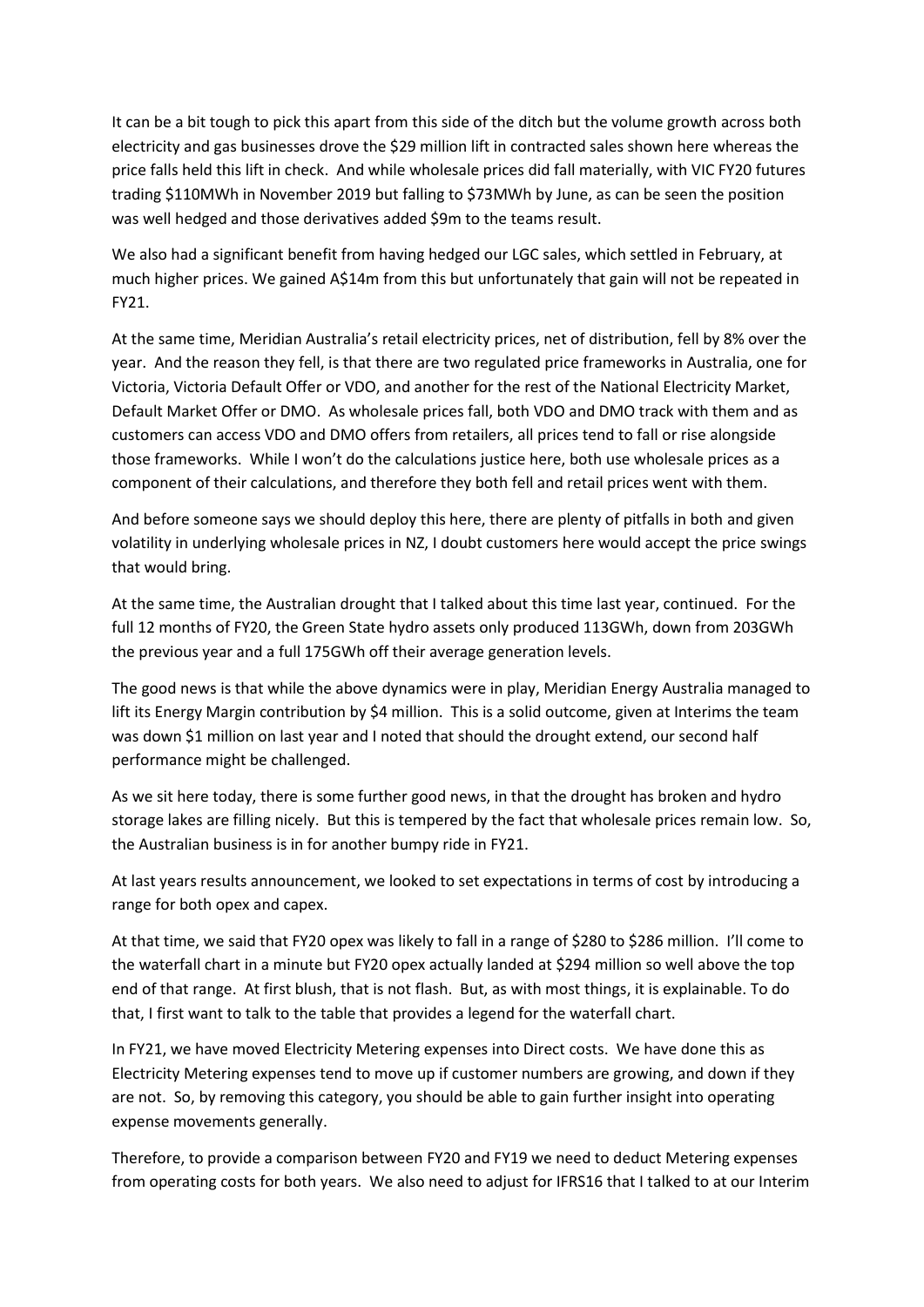results – simply put, implementation of that accounting standard drops operating costs by \$6million Year on Year, and of course lifts EBITDAF by the same amount.

Having made both adjustments, the FY19 operating cost base was \$243 million and in FY20 it lifted to \$258 million. This lift in cost was due to the following elements.

A provision that we took for holiday pay of \$6 million. The reason for this is there is a risk that Meridian has to pay holiday pay on incentives and this matter is currently before the courts. We thought it prudent to capture this year, just in case.

There was also a \$3 million lift in asset cost that is largely due to the Ohau refurbishment program, while we are also in the closing stages of a 3 year remediation program at Te Apiti windfarm that brought that farm back to respectable levels of availability and that program cost a little more than expected.

I will talk to our NZ asset maintenance program further at Interims as with the Tiwai exit in front of us, we will likely reset our work program for Manapōuri, White Hill and the Waitaki assets. If we do do this, it will reduce our FY22 and 23 opex materially and as we near FY23, we will also begin to see the benefits of the Customer teams transition to Flux. Both arrive at the right time. But I will talk to that when we present our interim statements next February.

The Australian asset cost increase was driven by Senvion, who provided O&M services at the Mt Mercer windfarm, being placed into receivership. I mentioned this at our Interim announcement where I said that we were able to leverage wider relationships to manage this failure. We did this and as a result, we now have Siemens as our O&M partner at Mt Mercer. This outcome did cost us some coin, as you can see here, and while most of this was legal cost related to the receivership and renegotiation, there was about \$0.5m that represents an ongoing cost, as opposed to a one off.

Insurance costs are an ever increasing, but important, nuisance and Neal talked to the COVID impact – here we simply frame up the costs across outstanding leave balances, working from home benefits and KidsCan, who did and do incredible work by the way.

And while it isn't captured as a cost item here, we did lift our provisions for doubtful debts from \$5 million in FY19 to \$15.7 million in FY20 given the risks COVID poses for the wider NZ and Australian economies. We haven't experienced any erosion in the quality of our debtors to date, so we will see in time whether this was overly cautious or prudent.

So \$258 million in opex came around pretty quick but when you strip out the FY20 one offs like COVID and holiday pay, our opex lifted by \$8million year on year to \$251 million.

Looking forward, we expect to spend between \$261 and \$266 million in FY21 or between \$10 and \$15 million more than FY20 when removing those one offs. The lift largely comes from growth initiatives that I don't want to lay out today for competitive reasons, but I will provide insight on them in time, either as this year progresses or as they deliver fruit. As I said right at the outset, we can see opportunities to unlock value given Tiwai's nearing departure in NZ but we can also see them in Australia.

As mentioned earlier, Net Profit After Tax fell by a sizeable 48%. But when you add the fair value movements in electricity and treasury hedges, impairments – that I will talk to in a minute - and the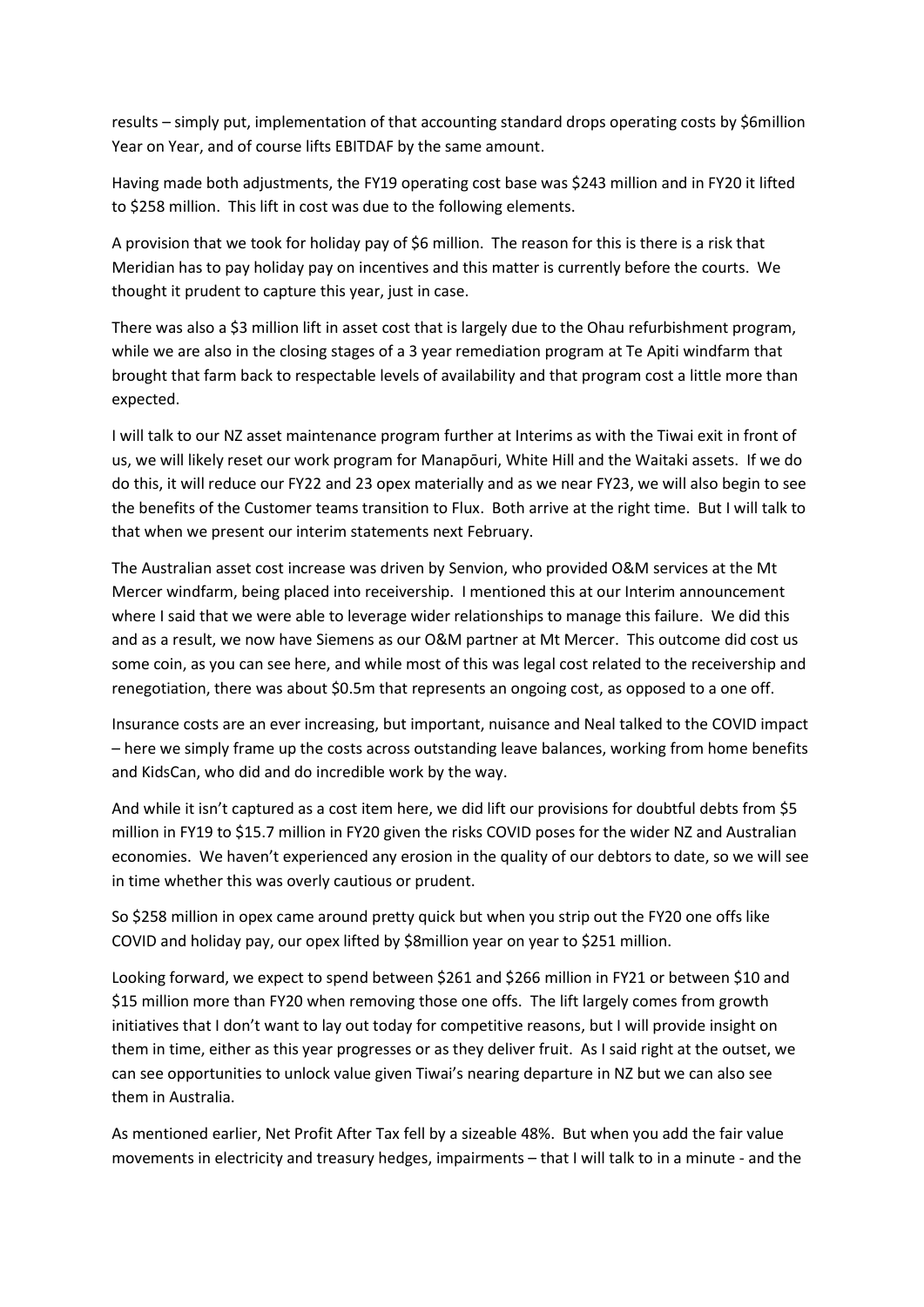tax effect of those adjustments; the non-GAAP measure, Underlying Profit After Tax, only fell by 5% year on year, but was still well up on 2018.

As for those impairments, last year we signalled that we were likely to take further impairments on our Australian wind farms given forecast revenue streams for those assets fell faster than the depreciation expense associated with them.

Back then we took a \$5 million impairment on Mt Millar. This year that lifted to \$33 million and the fall in Australian futures curves, saw us impair Mt Mercer wind farm by \$24 million as well.

And finally, in a note to the financial statements, we have provided an indication of the impact that an NZAS exit might have on the valuation of our generation assets, should the smelter shutdown in August 2021. While that impact will become clearer in time, we consider that it could be an accounting devaluation of between \$690 million and \$1.3 billion.

As I note, the actual outcome is uncertain and we will update it again when we present our interim statements, but if it proves accurate, this is similar to the uplift in value written into last years financial statements.

Not much to talk to here really. We spent \$64 million of capex in FY20 which was below our forecast range of \$70 to \$80 million. We will roll that same range into FY21.

In saying this, we might need to lift that forecast during the year as we expect significant progress on the project that is moving our customers over to the Flux platform. That initiative has been making good progress, but as captured in our Integrated report, it has been re-baselined. The original schedule had completion of that transition by December 2020, and a total cost for the initiative of \$31 million. We now expect it to be complete by September 2021 and total costs have lifted to \$48 milion. And while those changes drop the net benefit of the initiative, those benefits still remain strongly positive and they continue to tell us that the Flux engine has real value moving forward.

So, if we do revise that range upwards it will be because that initiative is making sound progress.

I have already talked too much of this slide so I only wanted to cover one thing. And as well as unveiling our annual results today, something else we are unveiling is Meridian's new Green Finance Programme.

You will be aware, as a company we are deeply committed to sustainability. It is at the heart of our purpose, and one of the key reasons we only generate electricity from renewable resources. We know how important it is for us to play our part to help combat climate change, and recognise the critical role renewable energy plays in driving decarbonisation of the wider economy.

Meridian has a deep understanding of how climate change can impact its business, now and in the future. We were the first company in New Zealand to prepare and publish a climate risk disclosure report. In addition, Meridian reports to the Carbon Disclosure Project and the Dow Jones Sustainability Index, and is committed to the Sustainable Development Goals 7 and 13 which have been integrated into our business and our business reporting. As part of Meridian's ongoing commitment to sustainability, we are adding this green finance program to those initiatives.

Our overarching goal is to reach a wider community of likeminded investors, and to do this we need to keep building our credentials with those who may not know Meridian Energy directly, but are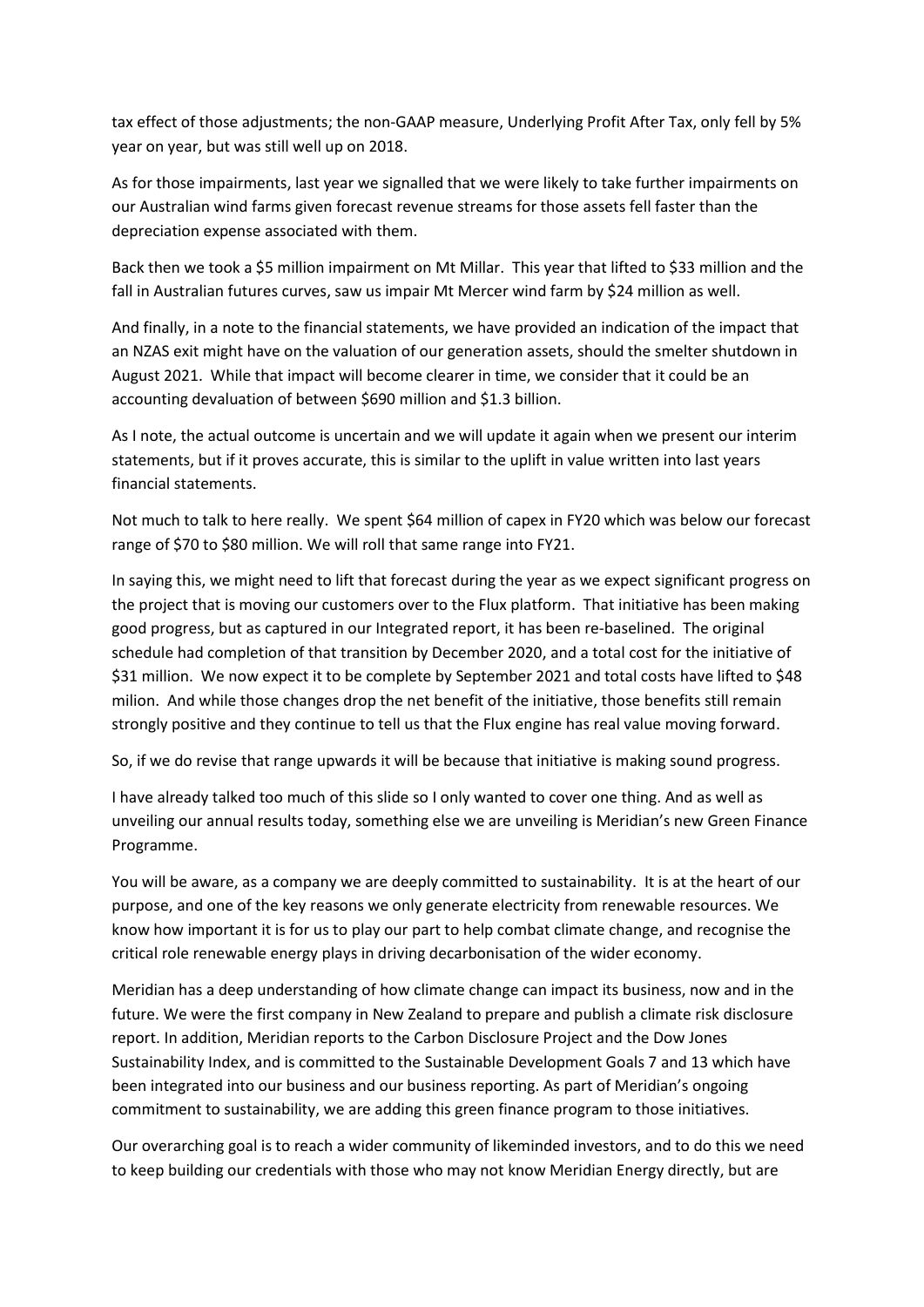looking to place their money with businesses like ours. The Green Finance programme should help us do that.

It will also be used to finance or refinance projects and assets that deliver positive environmental outcomes.

As of tomorrow, all of Meridian's existing funding will fall under the umbrella of this program and our Retail bonds listed on NZX will be designated as "Green bonds". We believe this will benefit investors by providing an opportunity to invest in a broad range of accredited green debt instruments. I'd like to thank Westpac for their help in implementing the Programme and you can check out our website for more information.

So, alongside a great result, this is a nice addition to unpin the fact that we remain one on NZ's largest and most sustainable businesses. Neal, back to you.

## **NEAL BARCLAY:** Thanks Mike.

So I think today draws a line under a remarkable couple of years of financial performance. Based on forward wholesale prices, I wouldn't expect to see that level of performance replicated, at least not until the market fully transitions away from the loss of NZAS. That said I can assure you that Management and the Board remain strongly focused on managing the business and our balance sheet in a way that delivers a competitive dividend to our shareholders.

The ongoing effects in both New Zealand and Australia of a lasting global pandemic is still highly unknown. The economic contraction and the lasting loss of business activity must ultimately weigh on electricity demand.

But if I take a 'half glass full' perspective, we now have certainty an NZAS exit will happen, if not in a year then certainly within the next 4. The mitigations that we and many others in the industry are now turning our minds to, most notably Transpower, will make more renewable energy available more quickly than was the base case assumption prior to 9 July. I believe Meridian's low-cost asset base, strong retail brands and our exposure to Australia still leaves us strategically well positioned to lead the sector.

We've certainly got some near-term headwinds, but beyond that, the Meridian valuation and the sector's fundamentals strong. We are at the start of a great opportunity to reshape our business, our sector and drive New Zealand's decarbonisation. And that is something we will all benefit from.

Thank you, so that's our presentation. We're now available to take some questions.

>> Thank you very much sir. Ladies and gentlemen, if you would like to ask a question, please press 0 followed by 1 on your telephone keypad and wait your name to be announced. That is zero followed by 1 on your telephone keypad.

>> Your first question is from the line of Grant Swanepole from Jarden. Please go ahead, sir.

**GRANT SWANEPOLE:** Good morning Neal and Mike. Couple of questions. Firstly, on Harapaki. You delayed your decision. I was under the impression that you didn't have the ability to extend your resource consent. Can we just start on how far you have been able to extend that consent until?

**NEAL BARCLAY:** Grant, the consent lasts until 2023. We would have to have a meaningful project underway sort of late '23 to - you know, the live within the existing consent conditions. We have a few years of time to work with.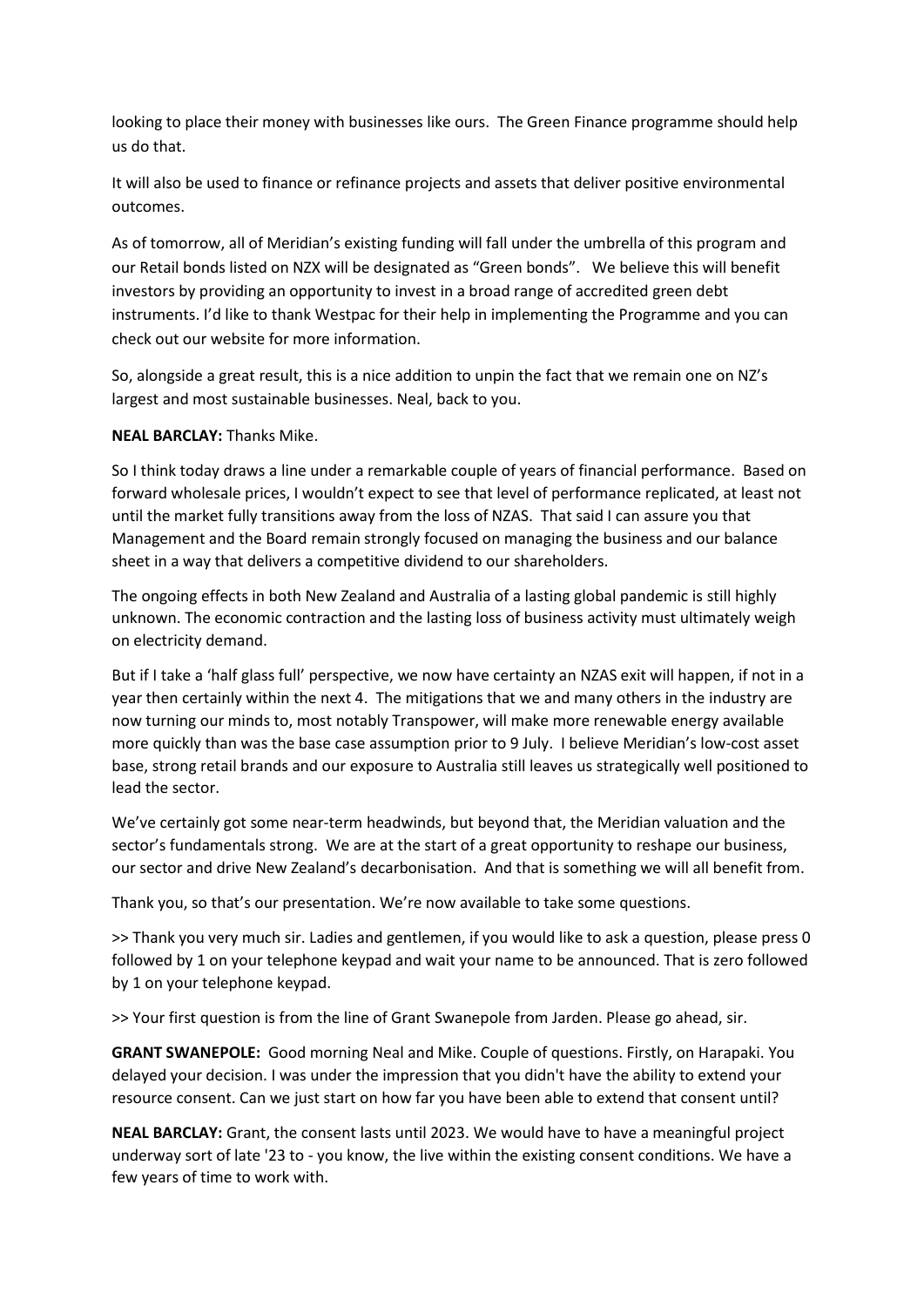**GRANT SWANEPOLE:** So that means you have a 6-month window to pull the trigger. Is that correct?

**NEAL BARCLAY:** No, no, 2023 Grant. We can pull the trigger effectively earlier in that year.

**GRANT SWANEPOLE:** Oh, OK. Thanks. On Flux, can you remind us what the benefits were you mentioned about a year ago? Was it about 10 million a year?

**NEAL BARCLAY:** Yeah, about 80 million over a 10 period. So - and we have already actually taken some of them onboard with the restructure of our ICT group a year-and-a-half ago. With the additional cost on the actual project delivery, those benefits are reduced by about 15 million. But we're still looking at about 70 to 75 million over the term of the - life of the asset, if you like.

**GRANT SWANEPOLE:** Thank you. The UTS outage, the \$5 million - is that the max penalty do you believe? If it's not, what do you reckon the range of impacts and the timing of when you might have to pay up?

**NEAL BARCLAY:** I think the - it's interesting. UTS isn't a penalty regime in itself. So, if the EA want to restate prices, if that's where they go, then it is quite a complicated process, because you'd have to restate prices for about 3,000 separate trading periods, which creates some complexity in its own right. But when we have worked through and assumed a very low price, like around \$6 or so, \$5 million would be the maximum impact on our business.

**GRANT SWANEPOLE:** Thanks. Genesis in their results presentation mentioned that they would be looking for a long-term PPA with yourselves. Can you talk to the trade-offs that you see in terms of putting one of those in place to give yourself some earning certainty in the near-term, against what you might give up in the longer term, by putting in a 10-plus year contract with them?

**NEAL BARCLAY:** Yeah. It was interesting to see that from Genesis Energy because we certainly haven't agreed with a 10-year plus contract with them. We are interested in talking to them on a range of issues, and other party for that matter. Certainly we would be looking at a, if possible, we would be looking in transition hedges, so maybe out to five years.

We have also got the virtual asset swaps that start to wind down in 2023, and we would like to talk to both Mercury and Genesis about extending those transactions. They worked well. They are market linked, so they don't leave anyone exposed and outside of the market for a long period of time. We will always - as a South Island hydro generator, be interested in talking to parties about peaking or firming load in the North Island. So there is a range of options to discuss with our competitors. You would have got the message earlier that our strongest - from a Meridian perspective - our strongest option is to grow load in the South Islandm and beyond that to continue with the momentum that we have got in our retail side of our business. So, a long-term hedge would have to be balanced off against those aspirations.

**GRANT SWANEPOLE:** Thanks. Nice segue to my final question - can you give colour on the demand response in the South Island that you were talking too earlier, other than dairy that we were all expecting something to happen in.

**NEAL BARCLAY** There is a range of parties that want to talk to us, and talk to other folk as well. I don't want to get to the details on any of them, because the conversations are commercially confidential to a certain extent but you would have heard talk of data centres, hydrogen facilities, carbon capture facilities. There is a range of industries and some pretty credible players behind them that are pretty keen to engage.

**GRANT SWANEPOLE:** Thank you very much, Neal. That's it from me.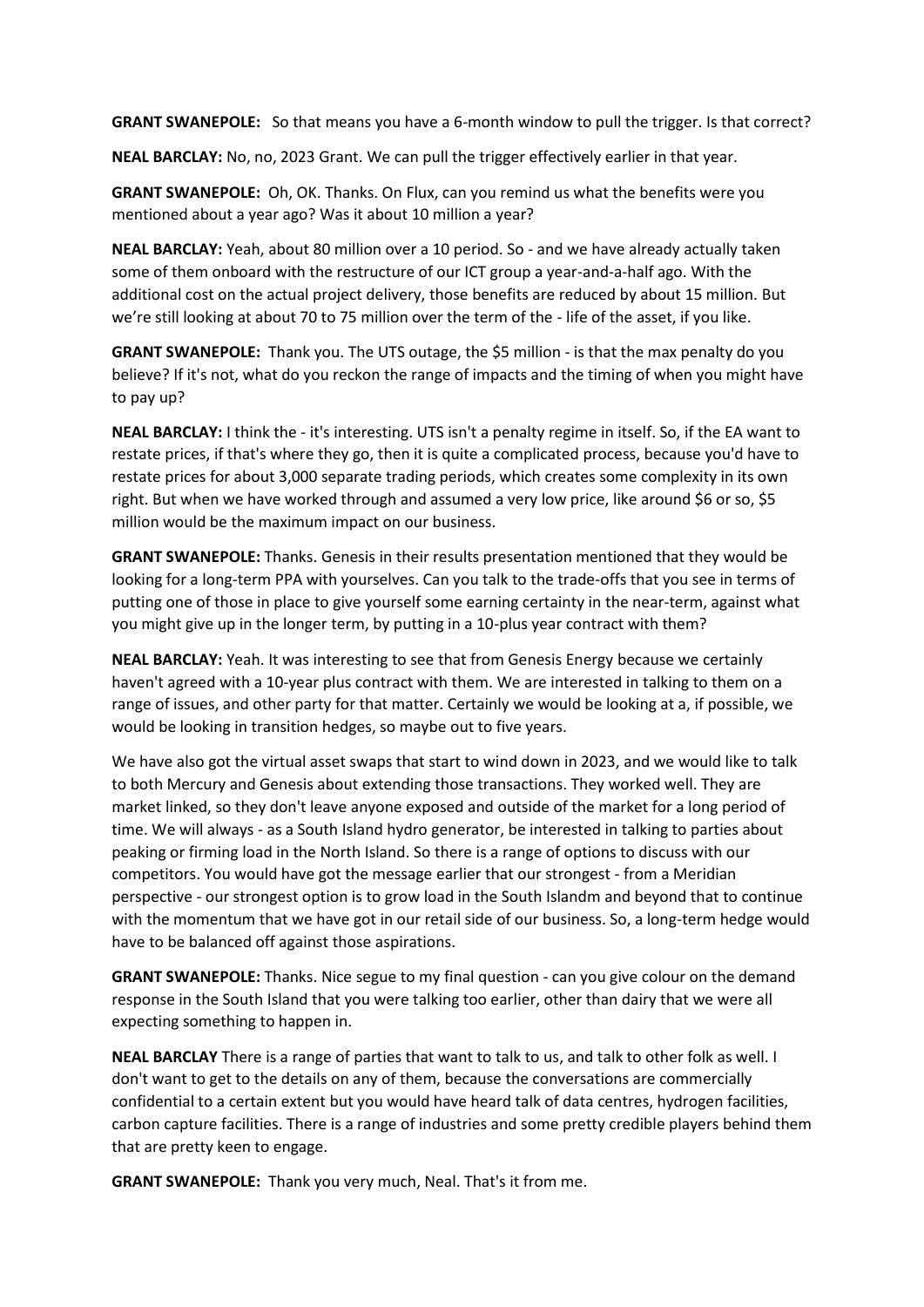#### **NEAL BARCLAY:** Thank you Grant.

>> Thank you very much. Your next question is from the line of Andrew Harvey-Green from Forsyth Barr. Please go ahead, sir.

**ANDREW HARVEY-GREEN:** Good morning Neal and Mike. Couple of questions from me, following on from Grant. First, just in terms of your ability to retail on the North Island and then your sort of confidence levels about being able to do that successfully, given the South Island basin and dealing with the basis risk?

**MIKE ROAN:** Thanks Andrew. We are very confident to run our retail business in both the South and North Island. There are products we need to purchase to be able to do that, but the team has been well aware of this risk, and understands that risk pretty well, given we do retail in the North Island today. So, they have either bought a number of products and will continue buying a number of products to help manage those exposures. But I think the key message, Andrew, is we're confident our capacity to grow that position and manage the risk associated with it.

**ANDREW HARVEY-GREEN:** OK. Thanks. And following on, around the Genesis question and what Genesis is saying, so they made it pretty clear that they weren't interested in the short-term contract. I suspect five years might be viewed by them as too short term. How comfortable are you about operating without any agreement with Genesis? Is that a plausible scenario?

**NEAL BARCLAY:** I'll tell you one thing I'm not comfortable about is having a negotiation on intergeneration hedge in public. We will probably... (LAUGHTER) We will probably park that there. But, like I say, for us - I understand their position. But our position is different. You know, these things, you tend to work through and try and find a middle ground. And we're not only talking to Genesis about the sorts of cover we're looking for for the future.

**ANDREW HARVEY-GREEN:** Sure. OK. And last question from me was just around transmission costs. So, I think you provided some guidance around the DC cost expectations for FY '21. I'm assuming the other connection charges will be dropping as well. Are we sort of looking at around about 70 millionodd all-up for transmission costs as a reasonable assumption for FY '21?

**MIKE ROAN:** Yeah Andrew. Slightly higher, but in that ball-park.

**ANDREW HARVEY-GREEN:** OK. That's great. Thanks.

### **NEAL BARCLAY:** Thank, Andrew.

>> Thank you very much. Your next question is from the line of Stephen Hudson. Please go ahead.

**STEPHEN HUDSON**: Good morning, Neal and Mike. A couple of quick ones from me. Firstly, I wondered if you could have a stab at estimating the cost of the HVDC outage over the second half. Secondly, I think Standard & Poor's estimated that your trough EBITDAF hard exit would be around about the \$470 million mark. I wondered if you can give us a comment on if veracity of that number. Thirdly, can you give us an update on the Waitaki region consenting and what, if any, risks surround that process. And then just lastly, if you can sort of sweeping back to NZAS, give us the feel for how the \$50 to \$70 million step out in your offer actually behaves and why there is that step up?

**NEAL BARCLAY:** I will cover the last two, you cover the first two.

**MIKE ROAN:** Yeah. Hey Stephen, the cost of the HVDC outage hedging, I mentioned in my notes that we bought about 500 gigs of derivatives and about 130 odd megs of FTRs to cover that position. But they were brought over a reasonable period of time. You would have noted that our overall cost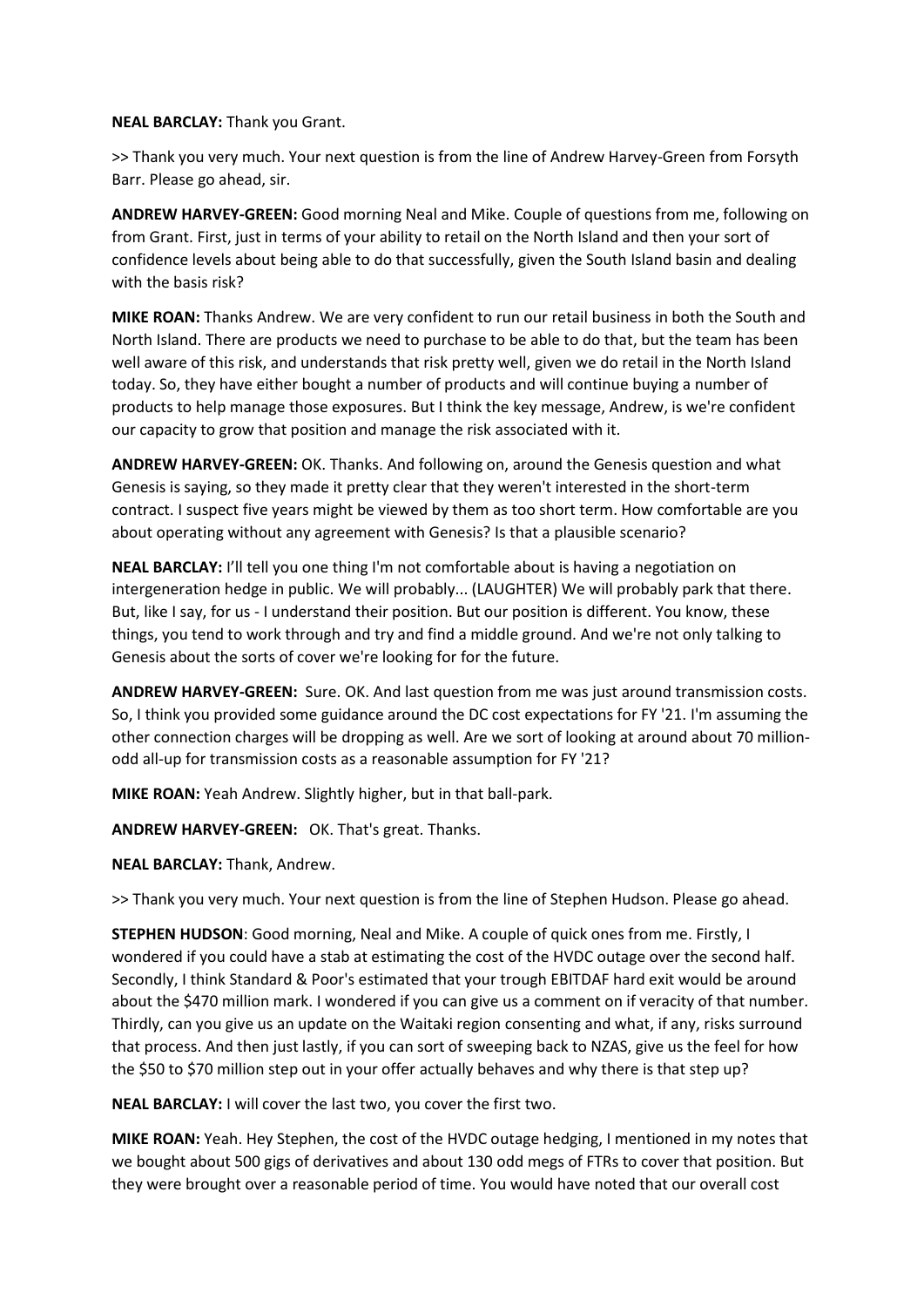derivatives lifted by 43 million over the year. Much of that was due to covering the HVDC outage. In terms of the S&P forecast for EBITDAF, I think you mentioned 470 mil. You know we don't provide guidance on that but we're probably a bit more optimistic in our opportunities as we approach that year. So, that would be my response to that number specifically.

**NEAL BARCLAY:** Stephen in terms of the Waitaki region consenting, that process has been going well. We have had a strategy in play for three years. We are maintaining strong relationships with all the key stakeholders, particularly those that we think will be critical in the end decision. And I'd call out Ngai Tahu, the Department of Conservation, and ECAN obviously. I point to the changes in the fresh water consenting - well, fresh water regulations that the Government's announced. They do actually point to the importance of maintaining flexibility for those major hydro schemes around the country. So that supports our position in the reconsenting process as well. So yeah that is tracking well. No real red flags. But it is a big process. It will go right to the 2025 deadline, I suspect.

In terms of the step-up in the NZAS offer that we had on the table before they decided to exit New Zealand, I think that's what you're referring to. It is kind of moot at this stage Stephen. It isn't part of the transaction going forward in terms of the staged exit deal that we have got on the table. It had a number of components, but the reason why it stepped up between now and 2023 is we had a demand response part of the package on the table and that would replace, or a component of, if not most of the existing swaption that we have the Genesis that winds down in 2023. And there's been no secret that Contact have provided some support for the offers that we've had in place and the nature of their pricing changed a wee bit as well. That sort of led the offer to improve over time. The other bit that was part of it was potentially a transmission underwrite. But, again, that's all kind of moot and history because that's not what we ever talking about with the staged exit offer.

### **STEPHEN HUDSON** Clear. Thanks, guys.

#### **NEAL BARCLAY:** Thank, Stephen.

>> Thank you very much. Once again, zero followed by 1 on your telephone keypad. Wait your name to be announced. That is zero followed be a1 on your telephone keypad. Thank you. Your next question is from the line of Nevill Gluyas, from Jarden. Please go ahead. Sir.

**NEVILL GLUYAS:** Good morning, team. Just a few questions from me. Just in terms of demand stimulation ideas you have on the South Island, what's the sort of earliest time frame you think we could see some material growth there? Are we talking three years to 500 gigawatt hours? 3 years to 200? Just to set some envelope around our expectations.

**NEAL BARCLAY:** That's really hard, Nevill. I would expect - you know, maybe a thousand gigawatt hours... Depends on the nature and who actually gets their business case up and what actually ends up happening. Three years would be the earliest for a material chunk of load, I think, and probably within five years - hopefully - you know, we would have filled the entire gap.

**NEVILL GLUYAS:** Great. And what sort of gap size do you think that is?

**NEAL BARCLAY:** Well, we're losing 5,000 gigawatt hours with the NZAS exit. There's the potential to grow demand to that level and beyond, to be frank.

**NEVILL GLUYAS:** Right. OK. That's great. Thank you. Next question - just on the UTS. You suggested maybe a code change might be the better way to address the issues, that the EA is concerned about in the UTS decision. Preliminary decision. Can you suggest what sort of code changes you think would be best?